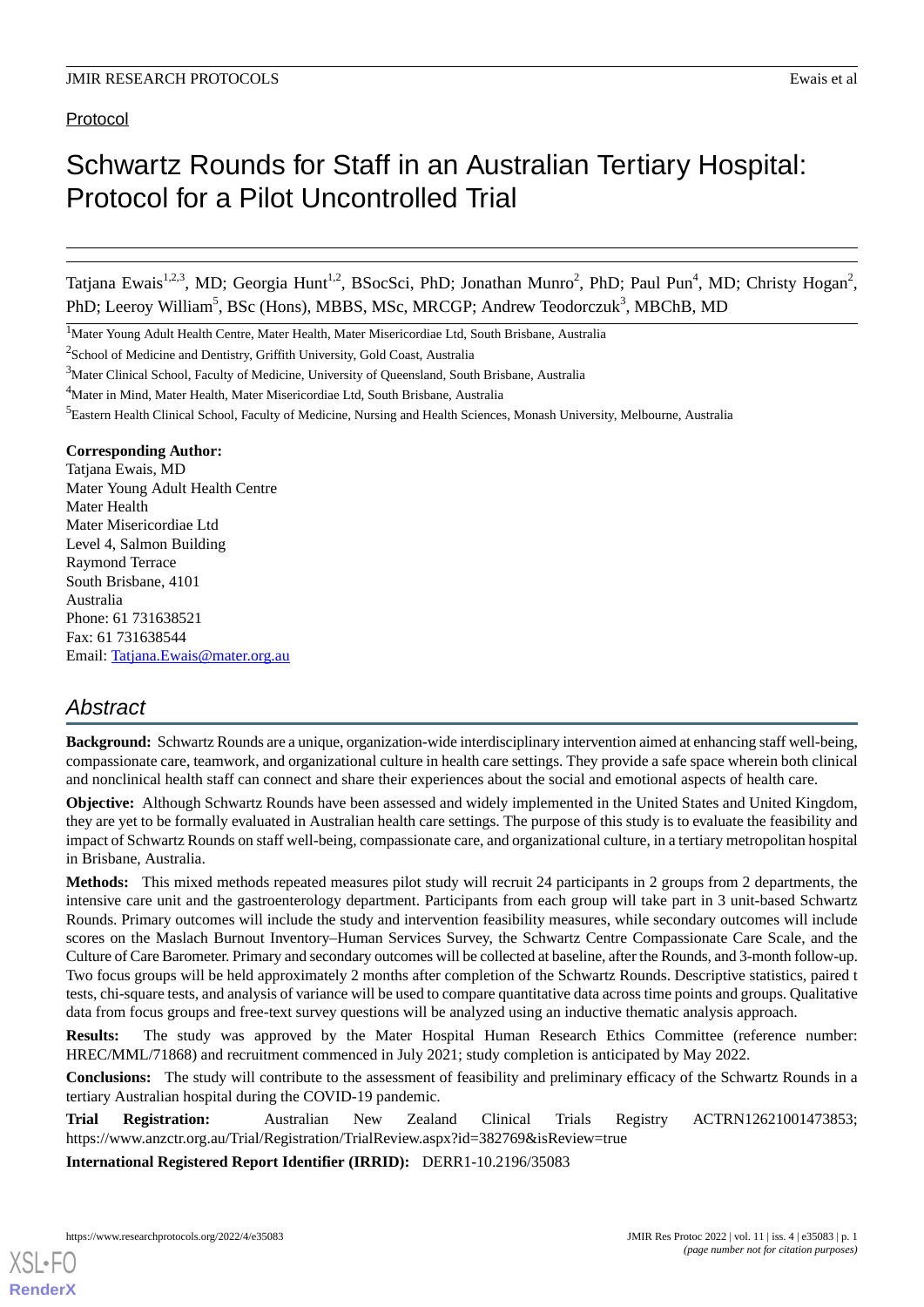#### (JMIR Res Protoc 2022;11(4):e35083) doi: [10.2196/35083](http://dx.doi.org/10.2196/35083)

#### **KEYWORDS**

Schwartz Rounds; compassionate care; health care staff well-being

#### *Introduction*

#### **Background**

Employees working within health care settings are at greater risk of mental health concerns compared with the general public. Health care workers have been found to experience high rates of work-related stress, burnout, depression, anxiety, and suicidal ideation [[1-](#page-7-0)[3](#page-7-1)]. This has also been shown to impact the quality of patient care and compassionate care [\[4](#page-7-2)]. Furthermore, the current COVID-19 pandemic has brought into focus the well-being of health care staff and compassionate care with unprecedented challenges across health care settings, increased workload, uncertainty, and stress [\[5\]](#page-7-3). It has highlighted the need for interventions aimed at preventing and treating psychological distress and disorders in health care workers and improving organizational support and culture [\[5](#page-7-3)].

Recently, an Australian framework, named "Every Doctor, Every Setting," has been designed to support the mental health and well-being of doctors and medical students [[6\]](#page-7-4). Its guiding principle is that improving the well-being of doctors and medical students is a key enabler of good patient care. The framework outlines that, in addition to strategies to increase the well-being of health professionals, strategies that focus on improving team and system cultures are to be promoted, as individual-level approaches often fail to be translated into practice benefits due to organizational cultural barriers. This is supported by the literature on the importance of health care worker support, within an environment that is conducive to open discussions about the social and emotional aspects of their work [\[7\]](#page-7-5).

Various interventions have been implemented within health care settings to increase empathy and improve patient care, reduce work stress and burnout, and improve staff well-being [[6-](#page-7-4)[8](#page-7-6)]. While many interventions have been evaluated, few allow for organization-wide involvement (ie, multiple disciplines, both clinical and nonclinical staff), most might be one-off events, that rely solely on individual involvement (ie, counseling), and require all attendees to participate. Therefore, there is a pressing need for interventions in health care that are focused on the social and emotional aspects of care, that are ongoing, allow all staff to attend and choose to participate, and require engagement by both individual staff and the larger institution. One such format that provides a safe space for both clinical and nonclinical health care staff is Schwartz Rounds [[9](#page-7-7)[,10](#page-7-8)].

#### **Schwartz Rounds in Health Care Settings**

Schwartz Rounds have been developed by the Schwartz Centre for Compassionate Care as a unique intervention where health care workers can share and reflect on their experiences of the social and emotional aspects of health care [\[10](#page-7-8)]. Schwartz Rounds (hereafter the Rounds) were inspired by the late Kenneth Schwartz who recognized that his own cancer care was improved

through authentic, individualized, and compassionate care by health care workers from all professions.

To facilitate Hospital staff attendance and participation, the Rounds were designed to follow the Hospital medical rounds structure in that they have a topic, a panel, and an audience; they are conducted monthly (for approximately 1 hour), and usually during the lunch time and with food provided for the participants. The key distinguishing features of the Rounds are that their content is focused on the emotional and social aspects of care rather than the clinical aspects, and that they are open to all staff, clinical and nonclinical. The purpose of the Rounds as an intervention aimed at exploring and sharing the emotional and social challenges of providing care, rather than solving problems or debriefing, is stated at the outset of every Round. The Rounds start with a brief introduction of their history and purpose. This is followed by 2-4 panelists sharing their stories about the emotional aspects of care for about 5 minutes each, and a facilitated, reflective discussion where the participants share their thoughts and reflections on the content heard.

There is evidence that the Rounds have a positive impact within hospital and educational settings for staff, patients, and organizations [\[11](#page-7-9),[12\]](#page-7-10). They have been reported to increase compassionate patient care; improve teamwork and staff relations; improve organizational and institutional culture (ie, enhanced patient-centered care and shared purpose); normalize and validate emotional reactions and eradicate the stigma of emotional responses within a health care setting; and positively impact staff through reducing their work-related stress, and improved psychological well-being and ability to respond to challenges [\[13](#page-7-11)[-25](#page-8-0)]. The Rounds have been shown to be sustainable with organizational support, strong leadership, and a committee designed to run and organize the Rounds. They have been widely implemented in the Unites States and United Kingdom and are starting to be implemented in other countries including Canada, Ireland, New Zealand, and Australia.

Despite the considerable evidence regarding the benefits of the Rounds, a recent systematic review has identified that the overall level of evidence is low to moderate with many of the studies lacking methodological rigor [\[8\]](#page-7-6). Furthermore, the review did not find any research examining the feasibility and efficacy of Schwartz Rounds in Australian health care settings. This study protocol is based on the known process and features of the Rounds but it was developed to suit an Australian metropolitan tertiary hospital. The protocol incorporates a COVID-19 safety plan as the Rounds will be delivered in the context of the COVID-19 pandemic restrictions. It describes the delivery of the Rounds in the unit-based format that may provide additional benefits in the areas of team cohesion and sense of a shared purpose for participating units.

#### **Study Aims and Objectives**

The primary study objective is to examine the feasibility of the Rounds in an Australian setting through the assessment of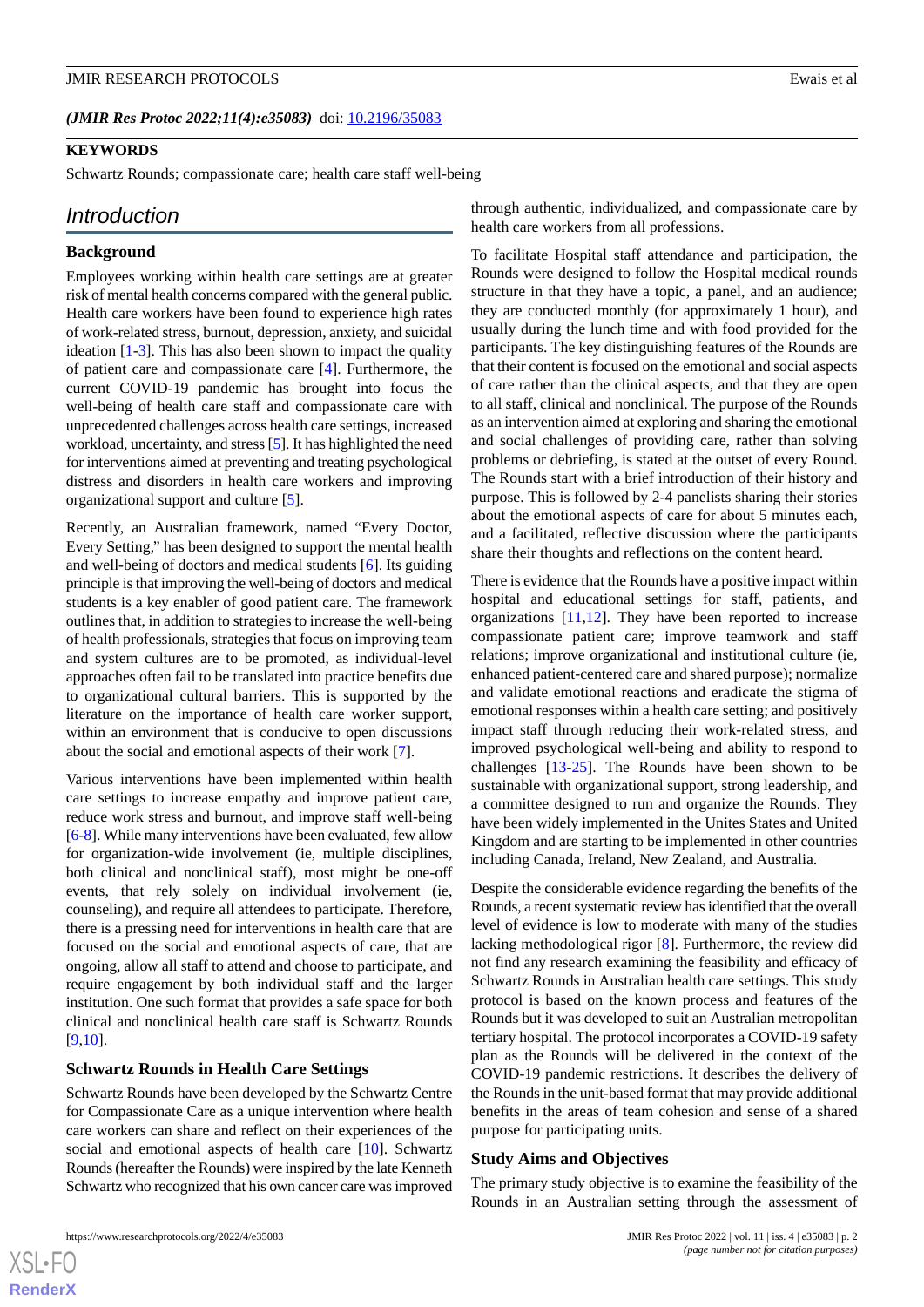participant feedback provided via postround evaluation surveys and focus groups, Rounds' attendance, and fidelity.

The secondary study objective is to evaluate the impact of Rounds on improving staff well-being, compassionate care, and organizational culture.

The research questions we explore within the study are as follows:

- What are the factors that underpin feasibility of Rounds?
- What impact does Rounds have on staff well-being, compassionate care, and organizational culture?

# *Methods*

### **Study Design and Setting**

This prospective pilot study will utilize a mixed methods, uncontrolled, repeated measures design. This design was selected to test the feasibility and preliminary efficacy of the Rounds and inform possible adaptations of their content and structure that may be needed in future larger studies. The study will be conducted in Mater Hospital, an Australian tertiary metropolitan hospital that offers a wide range of medical, surgical, and mental health services for adolescents and adults.

### **Participant Selection and Recruitment**

As this is a pilot study of Schwartz Rounds in hospital settings, main eligibility criteria for participation in the study will include being employed at Mater Hospital and willingness to participate in all aspects of the study (focus group participation is not mandatory). Members of the research team and planning committee will be excluded from participation in the study to avoid any risk of bias. Participants will include both clinical staff (ie, nurses, doctors, allied health) and nonclinical staff (ie, administrative/managerial, catering and ward services, health security, pastoral care) employed at Mater Hospital.

Staff interested in participating in the Rounds will receive an email from the department head that will include the research flyer and the participant information and consent form, and they will be asked to return the signed consent form to the research team via email. Potential participants will be given the opportunity to receive further information and ask questions to the research team regarding the study over the phone or via email. Once consent forms have been received, participants will be sent a link to the online baseline survey to complete prior to commencement of Rounds. The surveys will be distributed by the study research assistant, via email, 1-2 weeks prior to each Round and returned by the day of the Round. Facilitators will meet with the panel members 2-3 weeks prior to each Round, for 1-2 hours, to discuss the topic and familiarize them with the Rounds processes.

During the study planning, the research team liaised with several Mater Hospital departments, and based on the staff interest and teams' needs, selected 2 teams to participate, the intensive care unit (ICU) and the gastroenterology department. The study participants will therefore be recruited in 2 groups, the ICU group and the gastroenterology group, who will complete 3 unit-based Rounds each. The participants will complete a quantitative survey focusing on staff well-being, compassionate care, and organizational culture at baseline, after the Round, and 3 months' follow-up. They will also complete a short postround feedback form after each Round that incorporates both Likert scale questions and an open-ended comment section. During consenting, participants will be invited to participate in a focus group session to provide detailed feedback on the Rounds. The flow of participants in the study is shown in [Figure](#page-3-0) [1.](#page-3-0)

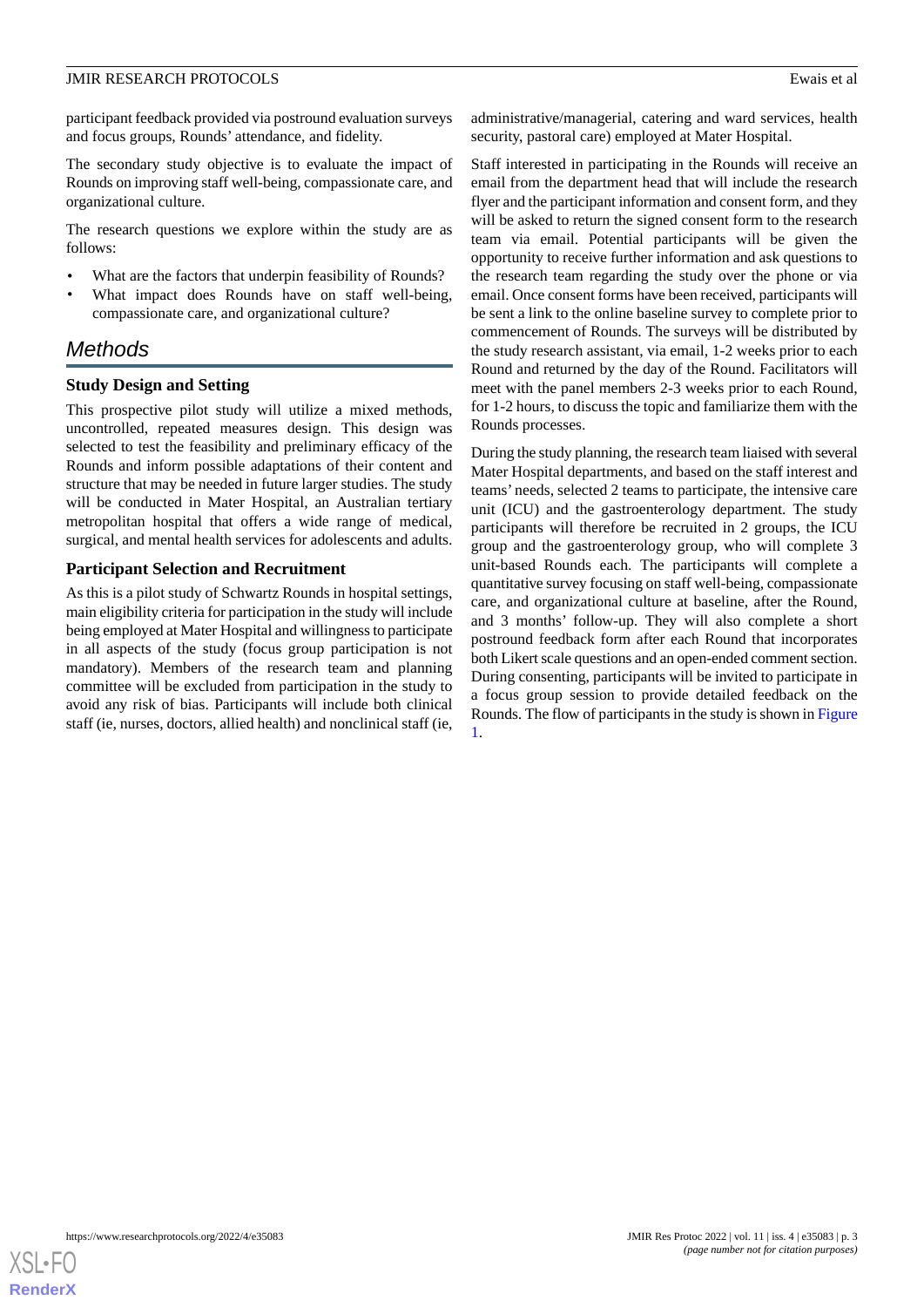<span id="page-3-0"></span>Figure 1. Flow of participants through the study. PICF: Patient Information Consent Form.



#### **Schwartz Rounds Intervention and the Rounds Process**

Each Round will follow the format outlined by the Schwartz Centre [\[10](#page-7-8)]. A steering committee will be made up of the research team members (facilitators, clinical leads, an administrator, and a research assistant/project manager), the members of Mater HR, and other Mater staff champions (ie, team leaders/department heads, executive committee). The research team will meet fortnightly to discuss the planning and delivery of the Rounds and other research-related activities. A steering committee will meet monthly to quarterly, depending on the need. Each member of the research team will be trained in how to run the Rounds in alignment with the standard

procedure provided by the Schwartz Centre for Compassionate Health Care [[10\]](#page-7-8).

Facilitators will emphasize that the purpose of the Rounds is not to solve organizational problems or clinical management issues, but to provide a psychologically safe space where staff can speak freely about the social and emotional aspects of working within health care settings. Patient and staff confidentiality will be highlighted, and participants will be informed that they are to maintain confidentiality of the content of Rounds. To ensure the privacy and confidentiality of the staff, confidentiality will be discussed at the beginning and closing of each Round as well as in the panelists' preparatory sessions and focus groups. Each Round will take approximately 1 hour. Facilitators will allow time for participants to ask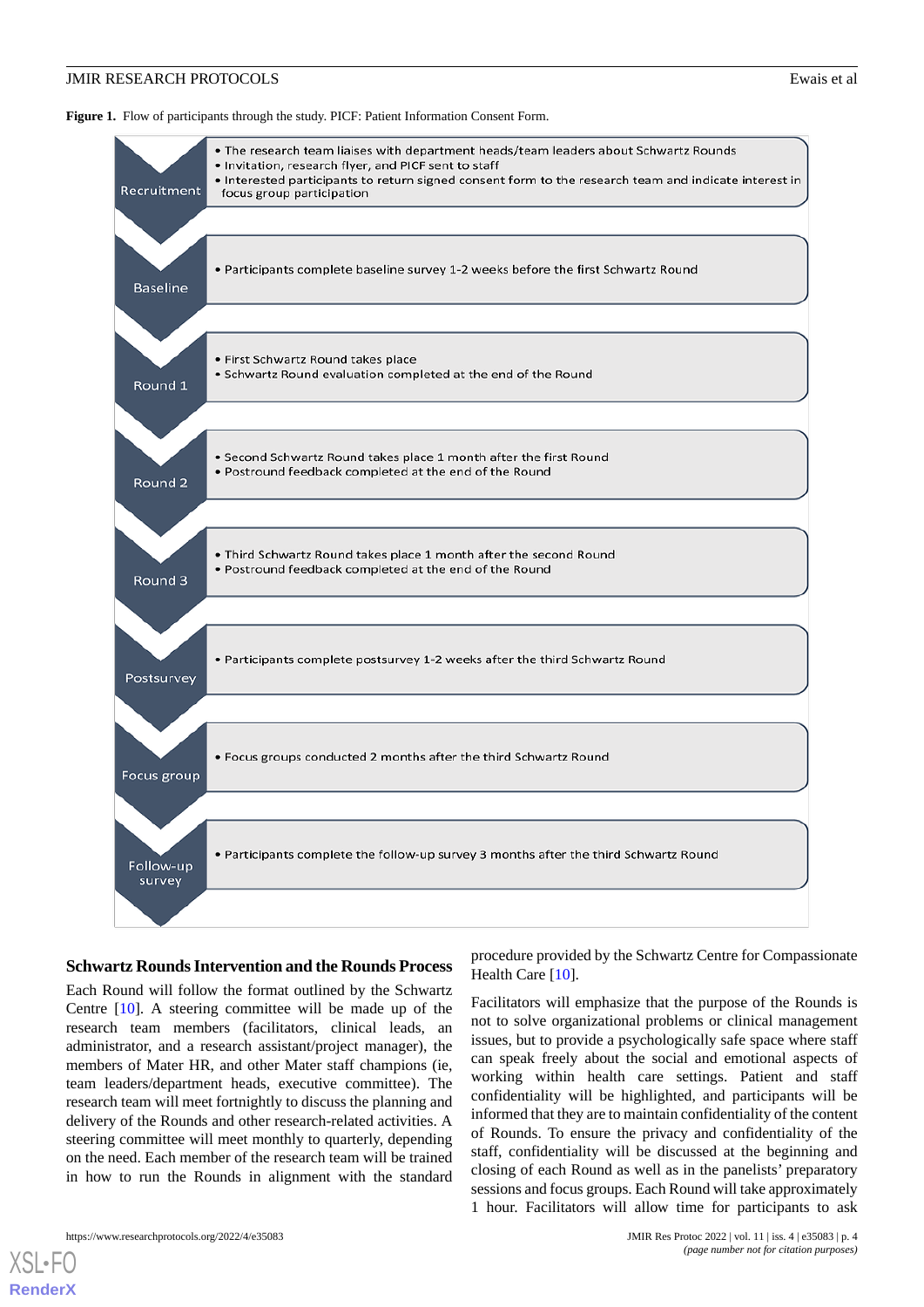questions and engage in open discussion, to provide opportunity to reflect on the stories shared, and to discuss their experiences of hearing the stories of their colleagues.

The Rounds will be held in-person during lunch or another time suitable for participating staff. Staff will also be invited to participate as Round panelists. A panel of speakers, usually 2-4 staff members from different work areas, will spend a combined 15 minutes presenting a patient story or talking about a topic related to their work. Panelists will have an opportunity to practice their story with the facilitators before the Round is conducted. They will be debriefed after each Round to help achieve closure and identify any immediate feedback or concerns.

Immediately after the completion of each Round, participants will be required to complete the Schwartz Centre Evaluation. After each Round, facilitators will complete a brief fidelity checklist and the research team will meet to discuss any immediate feedback. After the completion of 2 Rounds, an online survey link for the postrounds survey will be emailed to participants with a request to be completed within 1-2 weeks. Participants will be asked to complete surveys at baseline, after completing the Rounds, and at 3 months after the Rounds; attend at least two out of three Rounds; and provide immediate postround feedback. In addition, 3 participants per Round will be invited to participate as a panelist and share their stories and experiences in health care, making up the content of the Round.

To test the recruitment, delivery, and assessment procedures and inform any necessary adaptations prior to commencement of the study, the research team conducted an in-house pilot Round with the consultation liaison team. The 3 panelists, a psychologist, psychiatrist, and a psychiatric registrar, in discussion with the facilitators, agreed on the Round topic "When compassion is hard to find when caring for patients and their families." The pilot Round was attended by 21 participants from a variety of nonclinical and clinical disciplines and their feedback on the Round as well as the study procedures was used to fine-tune the recruitment and data entry processes and incorporated in the study protocol. The participants' feedback was overwhelmingly positive with 100% (21/21) of attendees reporting that the pilot Round gave them new insights into the perspectives and experiences of their co-workers, 86% (18/21) reporting new insights into the perspectives and experiences of their patients, 67% (14/21) reporting feeling better prepared to handle tough or sensitive situations, 76% (16/21) feeling less isolated in their work, and 95% (20/21) stating that they planned to attend future Rounds.

#### **Data Management and Analysis**

Qualitative and quantitative data will be collected by the research team through the self-report questionnaires, Rounds attendance sheets, postround feedback forms, and focus groups transcripts. Data will be deidentified and each participant will be given a number or pseudonym. All deidentified and identifiable data will be stored electronically on REDCap and Griffith University Research Space, where only the research

team will have access to the data. All hard copy documents will be stored in a locked cabinet at Griffith University where only those that require direct access will be able to access it. Electronic information will be kept on encrypted devices. All data will be stored for 5 years and then destroyed in compliance with Griffith University and Mater Health policies. Upon study completion, deidentified data will be kept on the Griffith University repository after the final ethics report has been submitted.

Qualitative data from the open comment section of the standard postround evaluation form and focus groups transcripts will be thematically analyzed by 2 members of the research team [[26\]](#page-8-1). Quantitative data will be analyzed using SPSS (IBM). Descriptive statistics, paired *t* tests, chi-square tests (or other suitable nonparametric tests), and analysis of variance will be used to compare survey data across time points and groups. Post hoc analyses will be conducted to compare differences between specific time points.

#### **Outcome Measures**

Participants will complete an online survey via REDCap at preround, postround, and 3-month follow-ups, which will collect demographic information and measures of staff well-being, compassionate care, and organizational factors. Demographic data will include age, sex, ethnicity, profession, length of time in profession, workload and typical roster, and length of employment at the Hospital.

Staff well-being will be measured using the Maslach Burnout Inventory–Human Services Survey (MBI-HHS) [\[27](#page-8-2)]. The MBI-HHS is a reliable and validated 22-item measure that measures burnout using 3 subscales: Emotional Exhaustion ( $\alpha = .90$ ), Depersonalization ( $\alpha = .79$ ), and Personal Accomplishment ( $\alpha = .71$ ), on a 7-point scale ranging from "never" to "everyday." Compassionate care will be measured using the Schwartz Centre Compassionate Care Scale (SCCCS) – provider version [\[28](#page-8-3),[29\]](#page-8-4). The SCCCS consists of 12 items answered on a 10-point scale and has been shown to be reliable and valid for use with patients  $(\alpha = .98)$  [[29\]](#page-8-4). Organizational culture will be assessed using the Culture of Care Barometer – version 2 (CoCB-v2) [[27\]](#page-8-2). The CoCB-v2 is a reliable and valid measure that consists of 30 items across 4 subscales: Organizational Values ( $\alpha = .93$ ), Team Support ( $\alpha = .93$ ), Relationships With Colleagues ( $\alpha$ =.84), and Job Constraints  $(\alpha = .70)$  [[30,](#page-8-5)[31](#page-8-6)].

In addition to these outcome measures, participants will be asked to complete the standard Schwartz Rounds Evaluation Survey at the end of each Round. This survey includes 10 questions answered with no, yes, or not sure; a question asking the participants to rate the Round overall as either poor, fair, neutral, good, or excellent; a free text question asking the participants to list 2 ways in which the Rounds will change how they related to or communicate with patients or colleagues; and an open comment section. [Textbox 1](#page-5-0) shows the Schwartz Rounds evaluation survey.



**[RenderX](http://www.renderx.com/)**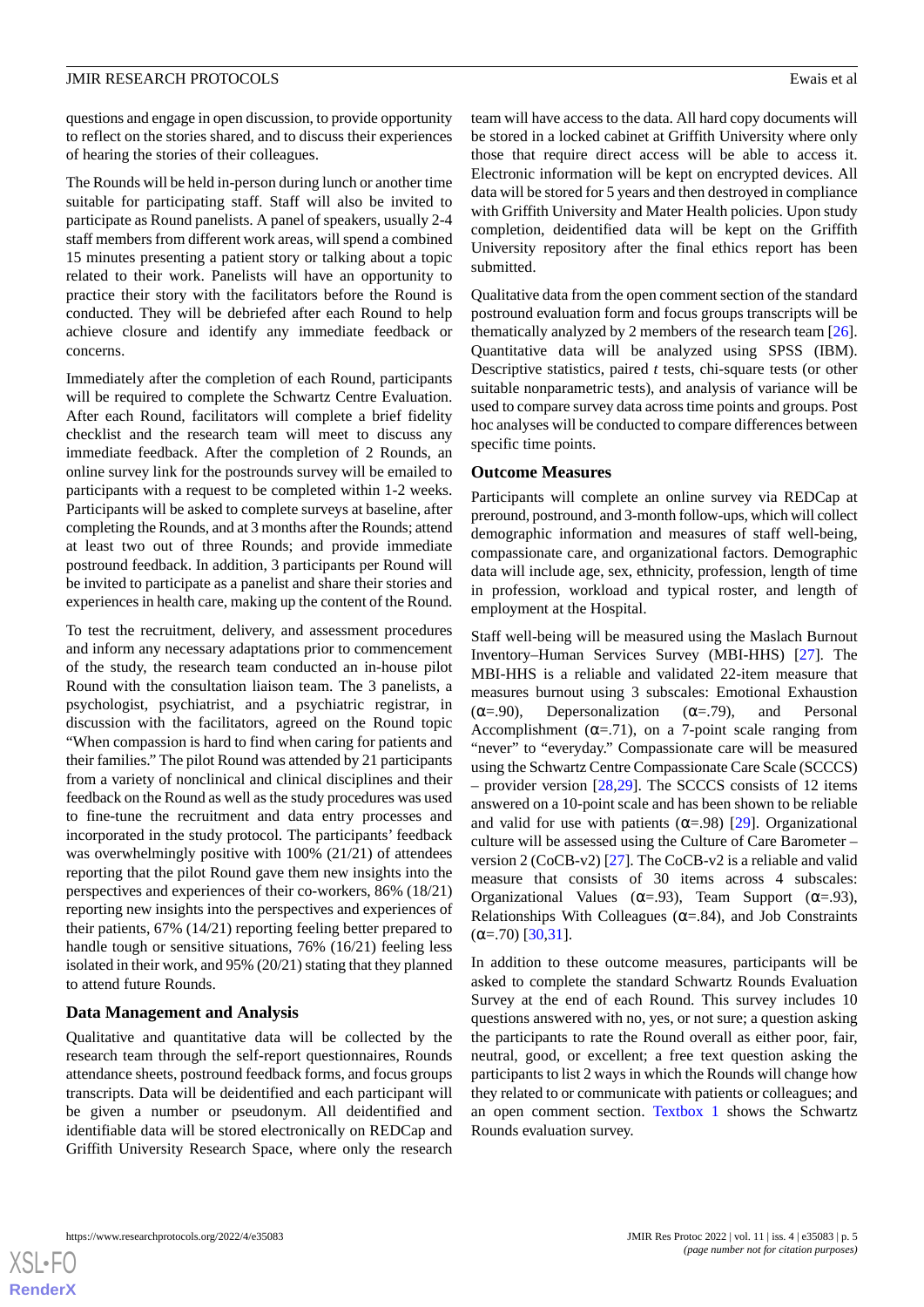<span id="page-5-0"></span>**Textbox 1.** Schwartz Rounds evaluation.

- During this session, attendees discussed challenging social and emotional aspects of patient care.
- Today's discussion gave me new insights into the perspectives and experiences of my co-workers.
- Today's discussion gave me new insights into the perspectives and experiences of patients or families.
- As a result of this discussion, I feel better prepared to handle tough or sensitive patient situations.
- As a result of this discussion, I feel less isolated in my work with patients.
- As a result of this discussion, I feel more open to expressing thoughts, questions, and feelings about patient care with colleagues.
- I plan to attend Schwartz Center Rounds again.
- The discussion was well-facilitated.
- Today's discussion suggests that changes may be needed in departmental or institutional policies or practices.
- Today's program was free of commercial bias.
- Please rate today's program overall.
- List 2 ways in which today's discussion will change how you relate to or communicate with patients or colleagues (if any):
	- 1. (Example)
	- 2. (Example)
- Additional comments, including ideas for future topics: (If you would like to share input with the Planning Committee member about your ideas, please provide your name and contact info.)

Focus groups will be conducted after the completion of the Rounds, to give participants the opportunity to provide detailed feedback on the Rounds. Focus groups will be facilitated by an external member of the research team with prior experience in facilitating groups and adequate knowledge of the topic and the purpose of the group. Conversation openers developed by the research team will be used [[14-](#page-7-12)[16](#page-7-13)]. Focus groups will be conducted approximately 2 months after the third Round for each group. Qualitative data will be analyzed thematically by 2 researchers (GH and AT) independently to ensure validity.

#### **COVID-19 Risk Mitigation Plan**

The impact of conducting Rounds in the context of COVID-19 challenges was discussed regularly during the study conception and planning. Research team considered the use of virtual Rounds in the planning stage but decided to proceed with the in-person Rounds, in view of the confidentiality and sensitivity and strong participants'preference for in-person attendance that was indicated after the pilot Round.

Rounds planning included considerations of the reduced staff participation due to COVID-19–related quarantine, sick and family leave, low staffing levels on Hospital wards, and difficulties in accessing adequate room space to conduct the Rounds safely in accordance with COVID-19 social distancing requirements. The study COVID-19 risk mitigation plan specifies the personal safety and hygiene measures to be followed by the research team and participants, in compliance with Queensland Government and Mater Health COVID-19 guidelines. The measures include social distancing and may include mask wearing and rescheduling of the Rounds during acute lockdowns, in keeping with the government and organizational directives at the time the Rounds are scheduled.

#### **Safety Considerations**

Possible risks to participants include a potential risk of unintended psychological harm to some participants, if they experience emotional distress in response to Rounds content. This risk will be minimized by having 2 researchers (GH and TE) facilitate the Round and 2 members of the research team (JM and AT) attend each Round to focus on participants and monitor for emotional distress. Contact information of the research team will be provided to discuss issues and, an external advisor, experienced in the running of Rounds in Australia, will be engaged in a consultative role. Prior to Rounds, all participants will be given brochures on the Hospital employee assistance program to access counseling and support if needed. In the event of harm occurring through damaged networks with peers or the organization, confidentiality will be emphasized.

#### **Sample Size and Statistical Power**

Participants will be recruited via a convenience sample. The required sample size was calculated using a power calculation for a repeated measures analysis of variance (one group measured across three time points) study using G\*Power with effect size of 0.25 (*f*),  $\alpha$  level of .05, power of 0.80, and correlation among repeated measures of 0.5. Therefore, it is calculated that a total sample size of 24 will be required for the study to be adequately powered to detect a significant difference (*P*<.05) between the time points. Approximately 10-15 participants will be selected from interested staff, to participate in 2 focus groups. This number of participants will ensure that 5-8 participants will take part in each focus group, in keeping with the recommended size for focus groups, and to ensure an even spread between professions, consistent with previous research recommendations [\[15](#page-7-14),[22\]](#page-8-7).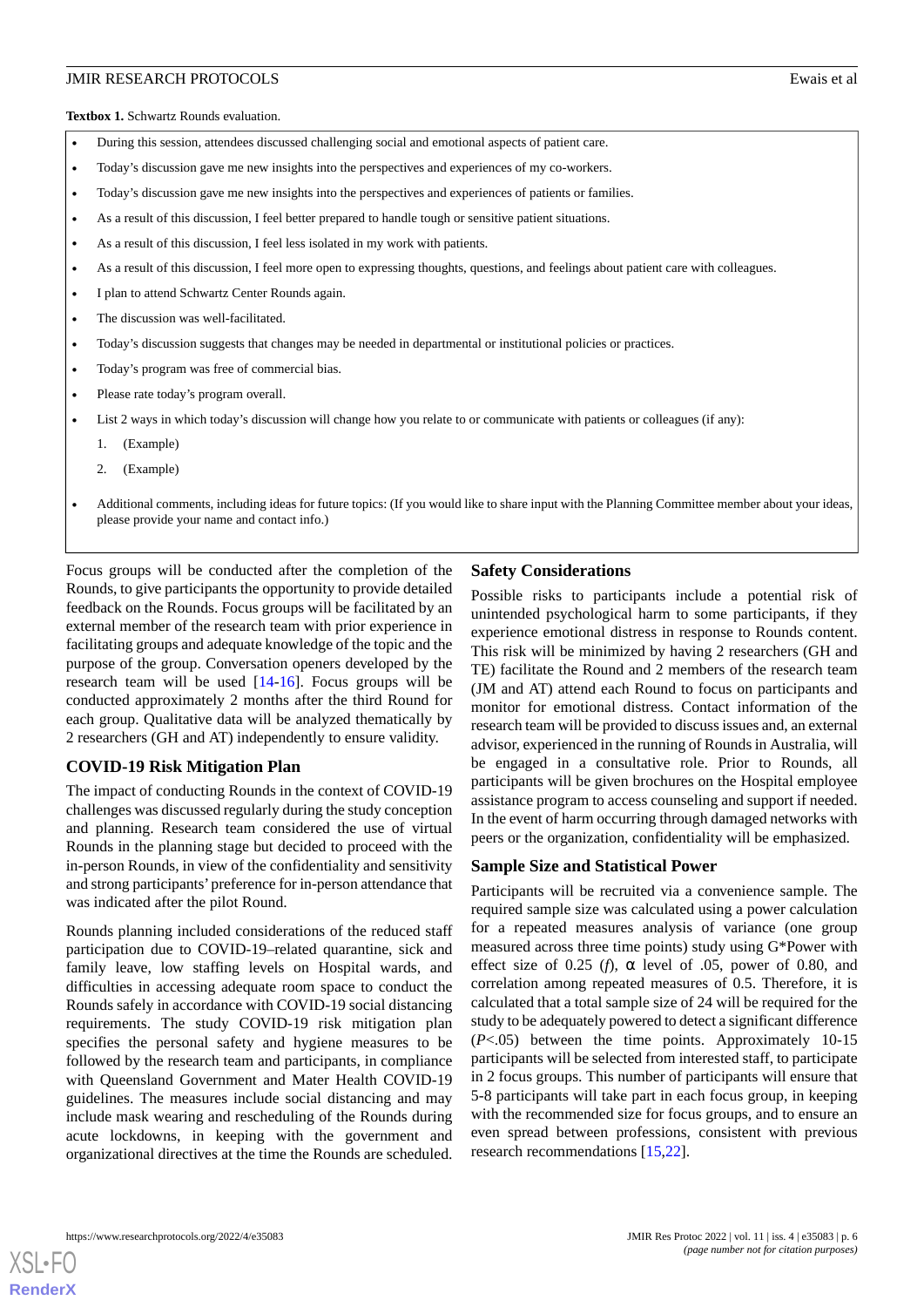#### **Reflexivity to Improve Robustness**

Prior to commencing the research, each member of the research team wrote and shared with the team a reflexive statement describing their prior experiences, assumptions, and beliefs about the research process and Schwartz Rounds. These statements will be discussed and revisited in regular research team meetings to enhance the individual researchers and team reflexivity, and the research integrity of the study [[32\]](#page-8-8).

In sharing their reflexivity statements, all members of the research team identified that they believed that the Rounds would enhance staff well-being and contribute to more sustained compassionate care and rejuvenated progressive organizational culture. Some members of the research team considered how their dual roles of being a health professional/clinical leader and a member of the research team might affect the research process. It was also acknowledged that, because of the hierarchical nature of the health care system, staff could feel pressured to participate in the Rounds when an operational or clinical manager was promoting the Rounds. Furthermore, concerns about the busy Hospital staff being released to attend the Rounds were identified. These concerns highlighted the importance of the research team members and steering committee communicating regularly with the Hospital executive team and directors of the departments involved in the study to promote the value of the Rounds. Finally, research team members acknowledged that changing organizational culture would take time and that this pilot project would ideally be a springboard for establishing ongoing Rounds in the Hospital.

#### **Patient and Public Involvement**

Views on the study design were obtained during the study conception from the clinical staff working in different departments as well as the nonclinical staff including administrative staff, security workers, human resources staff, and pastoral care. Patient views on the potential benefits of Hospital staff participating in an intervention facilitating compassionate care and staff well-being were elicited through the Hospital Consumer Consultancy Group members. Although the study participants were not formally involved in the recruitment or data analysis, department leaders and other staff members were consulted regarding their departments' participation.

# **Ethics Approval**

The study was approved by the Mater Hospital Human Research Ethics Committee (reference number: HREC/MML/71868).

# *Results*

This study was funded by the Griffith University Health Group collaboration grant in October 2020 and approved by the Mater Hospital Human Research Ethics Committee on January 13, 2021. Recruitment commenced in July 2021 and was completed in September 2021. Data collection commenced in July 2021, with projected completion by March 2022. Data analysis will commence in April 2022 and the results are expected to be

published in the second half of 2021. The trail has been registered in the Australian New Zealand Clinical Trials Registry (ACTRN12621001473853).

# *Discussion*

The key goals of this study are to evaluate the feasibility and efficacy of the Rounds in improving compassionate care, staff well-being, and organizational culture in a tertiary, metropolitan Australian hospital where the cultural background might be different to that of the North American or United Kingdom settings. Although the Rounds are currently being conducted in several other Australian locations, this study is, to our knowledge, the first pilot research study of Schwartz Rounds in Australia.

Another important feature of the study is the Rounds delivery during the current COVID-19–related challenges where this type of staff wellness intervention could be crucial in mitigating staff burnout and improving patient care and organizational culture. Furthermore, the implementation of the Rounds in unit-based format may demonstrate the feasibility and benefits of the Rounds in the most acutely affected departments such as the ICU as well as those with secondary overflow and staffing issues such as the gastroenterology department. Unit-based Rounds may also be more acceptable to staff and more likely to enhance teamwork and sense of shared purpose than the hospital-wide Rounds due to their smaller size and more cohesive group composition.

The use of the mixed methods, combining qualitative data from 2 different sources with quantitative data from the MBI-HHS, SCCCS, and CoCB-v2, will enhance the methodological rigor of the study and the confidence in its findings. The study findings have the potential to provide novel insights into the factors underpinning the feasibility and efficacy of the Rounds and their mechanism of action, and may inform the refinements of the Rounds in future studies.

Key limitations of the study are related to the relatively small sample size and a lack of a control group, which may lead to statistically insignificant findings in some outcome measures and limit the study's generalizability. However, given the pilot and exploratory nature of the study, its primary role is the assessment of the feasibility of the intervention and study procedures, with qualitative data providing additional valuable insights into these areas.

The results of the one-off pilot Round conducted in January 2021 provided a promising early indication of the potential value of Rounds in Australian settings, and during significant COVID-19–related challenges. The study is, to our knowledge, the first to evaluate Schwartz Rounds in a unit-based format during the COVID-19 pandemic and the first to include the departments potentially acutely affected by COVID-19. We anticipate that the results of the study will have a more wide impact as Schwartz Rounds are increasingly being adopted in different health care settings as well as in universities and other educational settings.

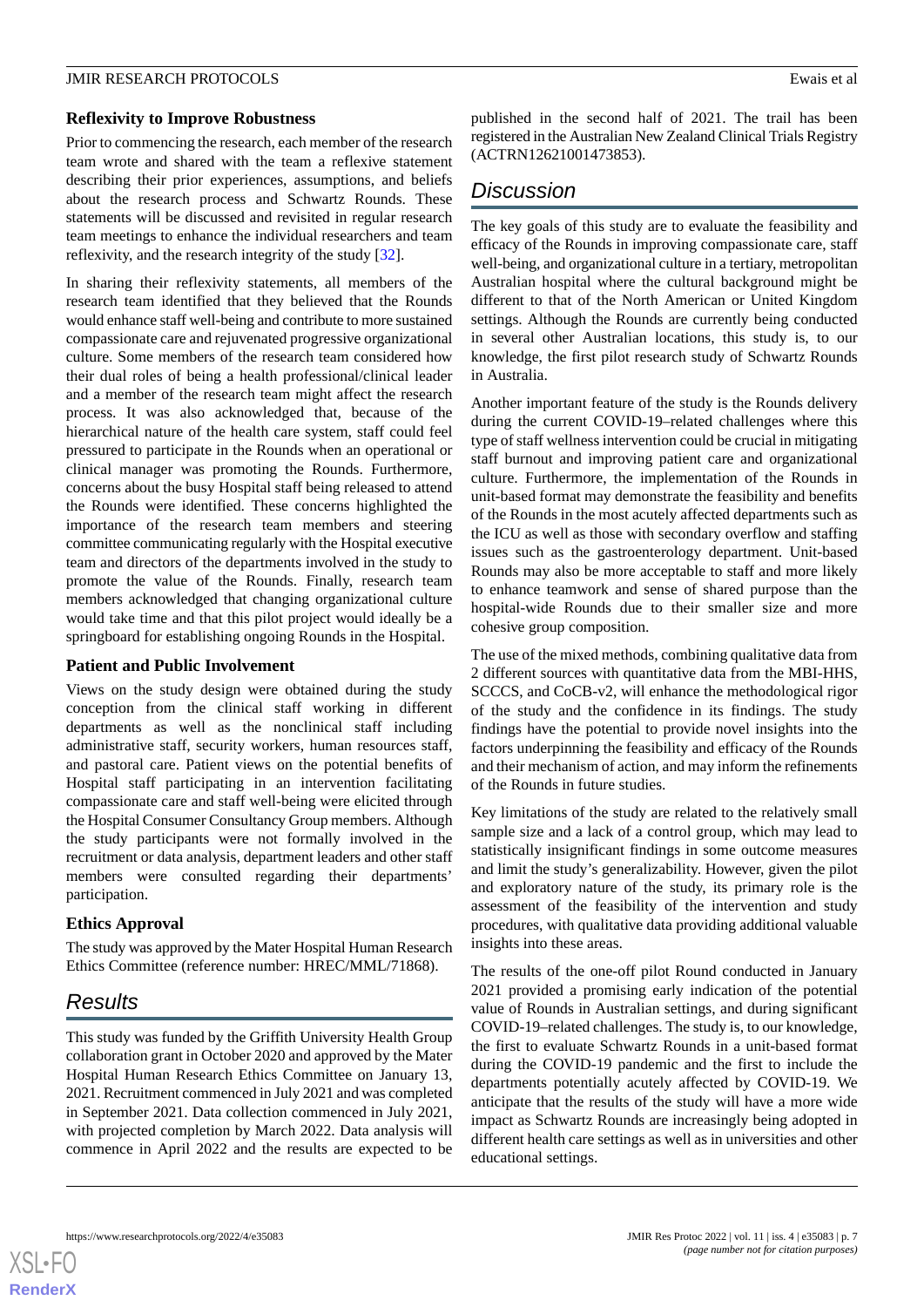# **Acknowledgments**

This research is supported by the Griffith University Health Group*.* Funding was used for employment of the senior clinician to facilitate the Rounds and a senior research assistant to manage the project along with in-kind support from Mater Health Brisbane. In addition, funding was provided the Schwartz Centre license/membership fee annually.

# **Authors' Contributions**

The study protocol was conceived and designed by AT, TE, JM, PP, CH, and GH, and critically revised by AT, TE, JM, PP, CH, GH, and LW. Drafting of the paper was completed by TE and GH. All authors edited the manuscript.

# **Conflicts of Interest**

None declared.

# <span id="page-7-0"></span>**References**

- 1. Lindeman S, Laara E, Hakko H, Lonnqvist J. A systematic review on gender-specific suicide mortality in medical doctors. Br J Psychiatry 1996 Mar 02;168(3):274-279. [doi: [10.1192/bjp.168.3.274](http://dx.doi.org/10.1192/bjp.168.3.274)] [Medline: [8833679](http://www.ncbi.nlm.nih.gov/entrez/query.fcgi?cmd=Retrieve&db=PubMed&list_uids=8833679&dopt=Abstract)]
- <span id="page-7-1"></span>2. Panagioti M, Panagopoulou E, Bower P, Lewith G, Kontopantelis E, Chew-Graham C, et al. Controlled Interventions to Reduce Burnout in Physicians: A Systematic Review and Meta-analysis. JAMA Intern Med 2017 Feb 01;177(2):195-205. [doi: [10.1001/jamainternmed.2016.7674](http://dx.doi.org/10.1001/jamainternmed.2016.7674)] [Medline: [27918798\]](http://www.ncbi.nlm.nih.gov/entrez/query.fcgi?cmd=Retrieve&db=PubMed&list_uids=27918798&dopt=Abstract)
- <span id="page-7-2"></span>3. Shanafelt T, Swensen S. Leadership and Physician Burnout: Using the Annual Review to Reduce Burnout and Promote Engagement. Am J Med Qual 2017 Feb 01;32(5):563-565. [doi: [10.1177/1062860617691605](http://dx.doi.org/10.1177/1062860617691605)] [Medline: [28651438](http://www.ncbi.nlm.nih.gov/entrez/query.fcgi?cmd=Retrieve&db=PubMed&list_uids=28651438&dopt=Abstract)]
- <span id="page-7-3"></span>4. Maben J, Peccei R, Adams M, Robert G, Richardson A, Murrells T, et al. Exploring the Relationship Between Patients' Experiences of Care and the Influence of Staff Motivation, Affect and Wellbeing. Final report. NIHR Service Delivery and Organisation Programme. British Library. 2012 Nov. URL:<https://tinyurl.com/bdfar63j> [accessed 2022-04-14]
- <span id="page-7-4"></span>5. Kisely S, Warren N, McMahon L, Dalais C, Henry I, Siskind D. Occurrence, prevention, and management of the psychological effects of emerging virus outbreaks on healthcare workers: rapid review and meta-analysis. BMJ 2020 May 05;369:m1642 [[FREE Full text](http://www.bmj.com/lookup/pmidlookup?view=long&pmid=32371466)] [doi: [10.1136/bmj.m1642\]](http://dx.doi.org/10.1136/bmj.m1642) [Medline: [32371466](http://www.ncbi.nlm.nih.gov/entrez/query.fcgi?cmd=Retrieve&db=PubMed&list_uids=32371466&dopt=Abstract)]
- <span id="page-7-6"></span><span id="page-7-5"></span>6. Everymind. Every Doctor, Every Setting: A national framework to guide coordinated action on the mental health of doctors and medical students. DRS4DRS. 2020. URL: [https://www.drs4drs.com.au/resources/](https://www.drs4drs.com.au/resources/support-the-every-doctor-every-setting-framework/) [support-the-every-doctor-every-setting-framework/](https://www.drs4drs.com.au/resources/support-the-every-doctor-every-setting-framework/) [accessed 2022-04-14]
- 7. Adamson K, Searl N, Sengsavang S, Yardley J, George M, Rumney P, et al. Caring for the healthcare professional. JHOM 2018 May 17;32(3):402-415. [doi: [10.1108/jhom-05-2017-0103\]](http://dx.doi.org/10.1108/jhom-05-2017-0103)
- <span id="page-7-7"></span>8. Taylor C, Xyrichis A, Leamy MC, Reynolds E, Maben J. Can Schwartz Center Rounds support healthcare staff with emotional challenges at work, and how do they compare with other interventions aimed at providing similar support? A systematic review and scoping reviews. BMJ Open 2018 Oct 18;8(10):e024254 [[FREE Full text](https://bmjopen.bmj.com/lookup/pmidlookup?view=long&pmid=30341142)] [doi: [10.1136/bmjopen-2018-024254\]](http://dx.doi.org/10.1136/bmjopen-2018-024254) [Medline: [30341142](http://www.ncbi.nlm.nih.gov/entrez/query.fcgi?cmd=Retrieve&db=PubMed&list_uids=30341142&dopt=Abstract)]
- <span id="page-7-9"></span><span id="page-7-8"></span>9. Robert G, Philippou J, Leamy M, Reynolds E, Ross S, Bennett L, et al. Exploring the adoption of Schwartz Center Rounds as an organisational innovation to improve staff well-being in England, 2009-2015. BMJ Open 2017 Jan 05;7(1):e014326 [[FREE Full text](https://bmjopen.bmj.com/lookup/pmidlookup?view=long&pmid=28057662)] [doi: [10.1136/bmjopen-2016-014326](http://dx.doi.org/10.1136/bmjopen-2016-014326)] [Medline: [28057662](http://www.ncbi.nlm.nih.gov/entrez/query.fcgi?cmd=Retrieve&db=PubMed&list_uids=28057662&dopt=Abstract)]
- <span id="page-7-10"></span>10. The Schwartz Center. Who we are. The Schwartz Center. URL:<https://www.theschwartzcenter.org/programs/schwartz-rounds/> [accessed 2022-04-10]
- <span id="page-7-11"></span>11. Corless IB, Michel TH, Nicholas M, Jameson D, Purtilo R, Dirkes AM. Educating health professions students about the issues involved in communicating effectively: a novel approach. J Nurs Educ 2009 Jul;48(7):367-373. [doi: [10.3928/01484834-20090615-03](http://dx.doi.org/10.3928/01484834-20090615-03)] [Medline: [19634261](http://www.ncbi.nlm.nih.gov/entrez/query.fcgi?cmd=Retrieve&db=PubMed&list_uids=19634261&dopt=Abstract)]
- <span id="page-7-12"></span>12. Gishen F, Whitman S, Gill D, Barker R, Walker S. Schwartz Centre Rounds: a new initiative in the undergraduate curriculum-what do medical students think? BMC Med Educ 2016 Sep 22;16(1):246 [[FREE Full text](https://bmcmededuc.biomedcentral.com/articles/10.1186/s12909-016-0762-6)] [doi: [10.1186/s12909-016-0762-6\]](http://dx.doi.org/10.1186/s12909-016-0762-6) [Medline: [27658411](http://www.ncbi.nlm.nih.gov/entrez/query.fcgi?cmd=Retrieve&db=PubMed&list_uids=27658411&dopt=Abstract)]
- <span id="page-7-14"></span>13. Adamson K, Sengsavang S, Myers-Halbig S, Searl N. Developing a Compassionate Culture Within Pediatric Rehabilitation: Does the Schwartz Rounds™ Support Both Clinical and Nonclinical Hospital Workers in Managing Their Work Experiences? Qual Health Res 2018 Jul 20;28(9):1406-1420. [doi: [10.1177/1049732318768239](http://dx.doi.org/10.1177/1049732318768239)] [Medline: [29676216\]](http://www.ncbi.nlm.nih.gov/entrez/query.fcgi?cmd=Retrieve&db=PubMed&list_uids=29676216&dopt=Abstract)
- <span id="page-7-13"></span>14. Allen D, Spencer G, McEwan K, Catarino F, Evans R, Crooks S, et al. The Schwartz Centre Rounds: Supporting mental health workers with the emotional impact of their work. Int J Ment Health Nurs 2020 Oct 15;29(5):942-952. [doi: [10.1111/inm.12729\]](http://dx.doi.org/10.1111/inm.12729) [Medline: [32413204\]](http://www.ncbi.nlm.nih.gov/entrez/query.fcgi?cmd=Retrieve&db=PubMed&list_uids=32413204&dopt=Abstract)
- 15. Chadwick RJ, Muncer SJ, Hannon BC, Goodrich J, Cornwell J. Support for compassionate care: Quantitative and qualitative evaluation of Schwartz Center Rounds in an acute general hospital. JRSM Open 2016 Jul 01;7(7):2054270416648043 [[FREE Full text](https://journals.sagepub.com/doi/10.1177/2054270416648043?url_ver=Z39.88-2003&rfr_id=ori:rid:crossref.org&rfr_dat=cr_pub%3dpubmed)] [doi: [10.1177/2054270416648043\]](http://dx.doi.org/10.1177/2054270416648043) [Medline: [28050259](http://www.ncbi.nlm.nih.gov/entrez/query.fcgi?cmd=Retrieve&db=PubMed&list_uids=28050259&dopt=Abstract)]
- 16. Deppoliti D, Côté-Arsenault D, Myers G, Barry J, Randolph C, Tanner B. Evaluating Schwartz Center Rounds in an urban hospital center. J Health Organ Manag 2015;29(7):973-987 [[FREE Full text](https://doi.org/10.1108/JHOM-09-2013-0189)] [doi: [10.1108/JHOM-09-2013-0189](http://dx.doi.org/10.1108/JHOM-09-2013-0189)] [Medline: [26556163](http://www.ncbi.nlm.nih.gov/entrez/query.fcgi?cmd=Retrieve&db=PubMed&list_uids=26556163&dopt=Abstract)]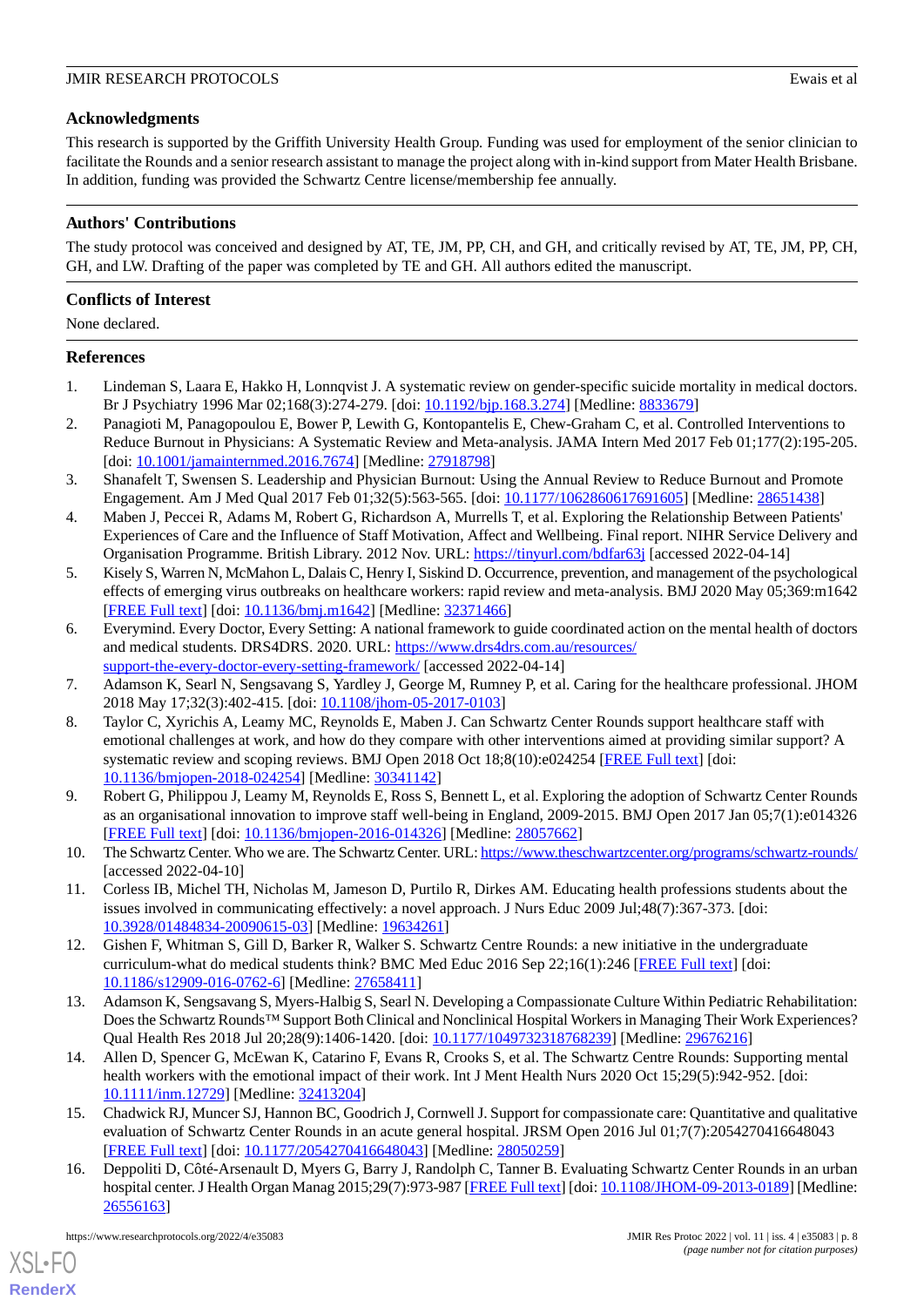- 17. Farr M, Barker R. Can Staff Be Supported to Deliver Compassionate Care Through Implementing Schwartz Rounds in Community and Mental Health Services? Qual Health Res 2017 Sep 13;27(11):1652-1663. [doi: [10.1177/1049732317702101\]](http://dx.doi.org/10.1177/1049732317702101) [Medline: [28799475](http://www.ncbi.nlm.nih.gov/entrez/query.fcgi?cmd=Retrieve&db=PubMed&list_uids=28799475&dopt=Abstract)]
- 18. Flanagan E, Chadwick R, Goodrich J, Ford C, Wickens R. Reflection for all healthcare staff: A national evaluation of Schwartz Rounds. J Interprof Care 2020 Aug 07;34(1):140-142. [doi: [10.1080/13561820.2019.1636008](http://dx.doi.org/10.1080/13561820.2019.1636008)] [Medline: [31390225\]](http://www.ncbi.nlm.nih.gov/entrez/query.fcgi?cmd=Retrieve&db=PubMed&list_uids=31390225&dopt=Abstract)
- 19. George MS. Stress in NHS staff triggers defensive inward-focussing and an associated loss of connection with colleagues: this is reversed by Schwartz Rounds. J of Compassionate Health Care 2016 Sep 23;3(1):1-17. [doi: [10.1186/s40639-016-0025-8\]](http://dx.doi.org/10.1186/s40639-016-0025-8)
- 20. Goodrich J. Supporting hospital staff to provide compassionate care: do Schwartz Center Rounds work in English hospitals? J R Soc Med 2012 Mar 20;105(3):117-122 [\[FREE Full text\]](http://europepmc.org/abstract/MED/22434811) [doi: [10.1258/jrsm.2011.110183](http://dx.doi.org/10.1258/jrsm.2011.110183)] [Medline: [22434811\]](http://www.ncbi.nlm.nih.gov/entrez/query.fcgi?cmd=Retrieve&db=PubMed&list_uids=22434811&dopt=Abstract)
- <span id="page-8-7"></span>21. Lown BA, Manning CF. The Schwartz Center Rounds: Evaluation of an Interdisciplinary Approach to Enhancing Patient-Centered Communication, Teamwork, and Provider Support. Academic Medicine 2010;85(6):1073-1081. [doi: [10.1097/acm.0b013e3181dbf741\]](http://dx.doi.org/10.1097/acm.0b013e3181dbf741)
- 22. Maben J, Taylor C, Dawson J, Leamy M, McCarthy I, Reynolds E, et al. A realist informed mixed-methods evaluation of Schwartz Center Rounds® in England. Health Serv Deliv Res 2018 Nov;6(37):1-260. [doi: [10.3310/hsdr06370\]](http://dx.doi.org/10.3310/hsdr06370) [Medline: [30431750](http://www.ncbi.nlm.nih.gov/entrez/query.fcgi?cmd=Retrieve&db=PubMed&list_uids=30431750&dopt=Abstract)]
- 23. Reed E, Cullen A, Gannon C, Knight A, Todd J. Use of Schwartz Centre Rounds in a UK hospice: Findings from a longitudinal evaluation. J Interprof Care 2015 Nov 25;29(4):365-366. [doi: [10.3109/13561820.2014.983594\]](http://dx.doi.org/10.3109/13561820.2014.983594) [Medline: [25421453](http://www.ncbi.nlm.nih.gov/entrez/query.fcgi?cmd=Retrieve&db=PubMed&list_uids=25421453&dopt=Abstract)]
- <span id="page-8-0"></span>24. Pfaff K, Hamilton L, Jonathan S. Sharing the burden: Schwartz rounds® as a compassionate collaborative practice and education model in long-term care. Nurs Palliat Care 2016;1(4):72-74. [doi: [10.15761/npc.1000119\]](http://dx.doi.org/10.15761/npc.1000119)
- <span id="page-8-1"></span>25. Maben J, Taylor C, Reynolds E, McCarthy I, Leamy M. Realist evaluation of Schwartz rounds® for enhancing the delivery of compassionate healthcare: understanding how they work, for whom, and in what contexts. BMC Health Serv Res 2021 Jul 18;21(1):709 [[FREE Full text](https://bmchealthservres.biomedcentral.com/articles/10.1186/s12913-021-06483-4)] [doi: [10.1186/s12913-021-06483-4\]](http://dx.doi.org/10.1186/s12913-021-06483-4) [Medline: [34275468](http://www.ncbi.nlm.nih.gov/entrez/query.fcgi?cmd=Retrieve&db=PubMed&list_uids=34275468&dopt=Abstract)]
- <span id="page-8-3"></span><span id="page-8-2"></span>26. Clarke V, Braun V. Thematic analysis. The Journal of Positive Psychology 2016 Dec 09;12(3):297-298. [doi: [10.1080/17439760.2016.1262613\]](http://dx.doi.org/10.1080/17439760.2016.1262613)
- <span id="page-8-4"></span>27. Maslach C, Jackson SE, Leiter MP, Schaufeli WB, Schwab RL. Maslach Burnout Inventory. Palo Alto, CA: Consulting Psychologists Press; 1986.
- 28. Lown BA, Muncer SJ, Chadwick R. Can compassionate healthcare be measured? The Schwartz Center Compassionate Care Scale™. Patient Educ Couns 2015 Aug;98(8):1005-1010. [doi: [10.1016/j.pec.2015.03.019](http://dx.doi.org/10.1016/j.pec.2015.03.019)] [Medline: [25921380\]](http://www.ncbi.nlm.nih.gov/entrez/query.fcgi?cmd=Retrieve&db=PubMed&list_uids=25921380&dopt=Abstract)
- <span id="page-8-5"></span>29. Rodriguez AM, Lown BA. Correction: Measuring compassionate healthcare with the 12-item Schwartz Center Compassionate Care Scale. PLoS One 2019 Oct 16;14(10):e0223852 [\[FREE Full text\]](https://dx.plos.org/10.1371/journal.pone.0223852) [doi: [10.1371/journal.pone.0223852](http://dx.doi.org/10.1371/journal.pone.0223852)] [Medline: [31618255](http://www.ncbi.nlm.nih.gov/entrez/query.fcgi?cmd=Retrieve&db=PubMed&list_uids=31618255&dopt=Abstract)]
- <span id="page-8-8"></span><span id="page-8-6"></span>30. Rafferty AM, Philippou J, Fitzpatrick JM, Ball J. 'Culture of Care' Barometer: A Guide to Using the Barometer. London, UK: King's College London; 2017. URL: [https://www.england.nhs.uk/wp-content/uploads/2017/03/ccb-barometer-rep-guide.](https://www.england.nhs.uk/wp-content/uploads/2017/03/ccb-barometer-rep-guide.pdf) [pdf](https://www.england.nhs.uk/wp-content/uploads/2017/03/ccb-barometer-rep-guide.pdf) [accessed 2022-04-14]
- 31. Rafferty AM, Philippou J, Fitzpatrick JM, Pike G, Ball J. Development and testing of the 'Culture of Care Barometer' (CoCB) in healthcare organisations: a mixed methods study. BMJ Open 2017 Aug 18;7(8):e016677 [\[FREE Full text](https://bmjopen.bmj.com/lookup/pmidlookup?view=long&pmid=28821526)] [doi: [10.1136/bmjopen-2017-016677\]](http://dx.doi.org/10.1136/bmjopen-2017-016677) [Medline: [28821526](http://www.ncbi.nlm.nih.gov/entrez/query.fcgi?cmd=Retrieve&db=PubMed&list_uids=28821526&dopt=Abstract)]
- 32. Jootun D, McGhee G, Marland GR. Reflexivity: promoting rigour in qualitative research. Nurs Stand 2009 Feb 13;23(23):42-46. [doi: [10.7748/ns2009.02.23.23.42.c6800\]](http://dx.doi.org/10.7748/ns2009.02.23.23.42.c6800) [Medline: [19263905](http://www.ncbi.nlm.nih.gov/entrez/query.fcgi?cmd=Retrieve&db=PubMed&list_uids=19263905&dopt=Abstract)]

# **Abbreviations**

**CoCB-v2:** Culture of Care Barometer – version 2 **ICU:** intensive care unit **MBI-HHS:** Maslach Burnout Inventory–Human Services Survey **SCCCS:** Schwartz Centre Compassionate Care Scale

*Edited by T Leung; submitted 20.11.21; peer-reviewed by P Heyn; comments to author 11.12.21; revised version received 14.03.22; accepted 23.03.22; published 27.04.22*

*Please cite as:*

*Ewais T, Hunt G, Munro J, Pun P, Hogan C, William L, Teodorczuk A Schwartz Rounds for Staff in an Australian Tertiary Hospital: Protocol for a Pilot Uncontrolled Trial JMIR Res Protoc 2022;11(4):e35083 URL: <https://www.researchprotocols.org/2022/4/e35083> doi: [10.2196/35083](http://dx.doi.org/10.2196/35083)*

*PMID:*